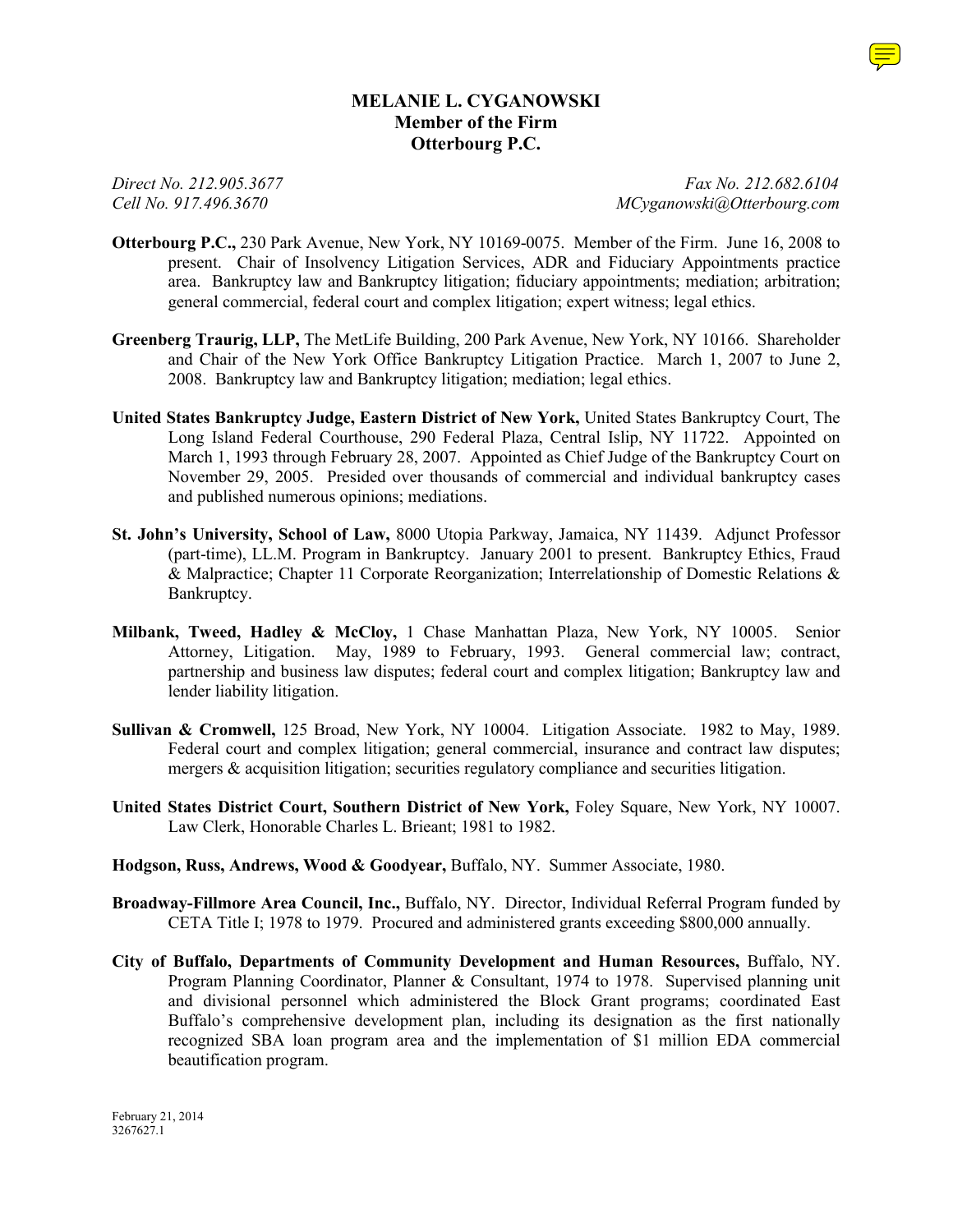#### **EDUCATION**

**Faculty of Law & Jurisprudence, State University of New York at Buffalo.** J.D., *magna cum laude,* May, 1981. Sea Grant Fellow, 1979. Award of Distinction in Law and Public Education, 1981. **Buffalo Law Review:** Senior Editor, 1980-81; Associate, 1979-80. Co-author, *Survey: The Buffalo Polish-American Legal Experience,* **Buffalo Law Review,** Vol. 30, No. 1 (1981). **Buffalo Law Journal,** Abstract Writer, 1979-80.

**Cornell University, Department of Anthropology,** Ithaca, NY Graduate studies in Ph.D. program in urban development, 1975.

**Grinnell College,** Grinnell, Iowa. A.B., with Honors in Anthropology, May 1974. Grinnell Honor Scholar.

#### **AWARDS**

**Fellow, American College of Bankruptcy** (Inductee 2014)

**Super Lawyers: Top 50 Women Attorneys in New York Metro Area** (2012--)

**Super Lawyers, Bankruptcy** (2007--).

**The Best Lawyers in America** (2012--)

**United States Marshal Special Recognition Award**, Crest Hollow Country Club, Westbury, NY (2007) **New York Institute of Credit, Trustee's Award**, Hilton Hotel, New York, NY (2007).

**New York State Bar Association, Commercial & Federal Litigation Section, "Hail to the Chiefs" Award,** Lincoln Center, New York, NY (2006).

**Turnaround Management Association Award**, Melville, NY (2006).

**Alumni Wall of Fame,** East Leyden High School, Franklin Park, IL (1998).

**Citizen of the Year Award in Law,** Am-Pol Eagle, Buffalo, NY (1994).

### **ADMISSIONS & ASSOCIATIONS**

- Admitted to Practice: Supreme Court of the United States; United States Court of Appeals for the Second Circuit; United States District Courts for the Eastern, Southern and Western Districts of New York; United States District Court for the District of Columbia; United States District Court for the District of Connecticut; United States District Court for the District of New Jersey; United States Court of Federal Claims; Courts of the State of New York.
- Appointed to the Mediation Registers of the United States Bankruptcy Courts for the Southern District of New York, District of Delaware and District of New Jersey.
- *American Bar Association*; *American Bankruptcy Institute*; *Bar of the City of New York*: Alternative Dispute Committee (2011--) and Secretary (2012--); Judiciary Committee (2008-2010); Bankruptcy Committee (2009-2010); *Commercial & Federal Litigation Section of the New York State Bar Association*: Chair, Nomination Committee (1993--); Treasurer (1992-1993); Chair, Committee on Federal Judiciary (1990-1992); Member of the Executive Committee (1989--) Member of the ADR Committee (2013--); *Federal Bar Council*; *National Conference of Bankruptcy Judges*: member (1993--); *New York Institute of Credit*: Board of Directors (2007--), Vice President, NYIC Women's Division (2007--); *Turnaround Management Association*.

*Fellow of the American Bar Foundations* (2004--).

*Fellow of the New York State Bar Foundation* (2004-).

 $3267627.1$  - 2 -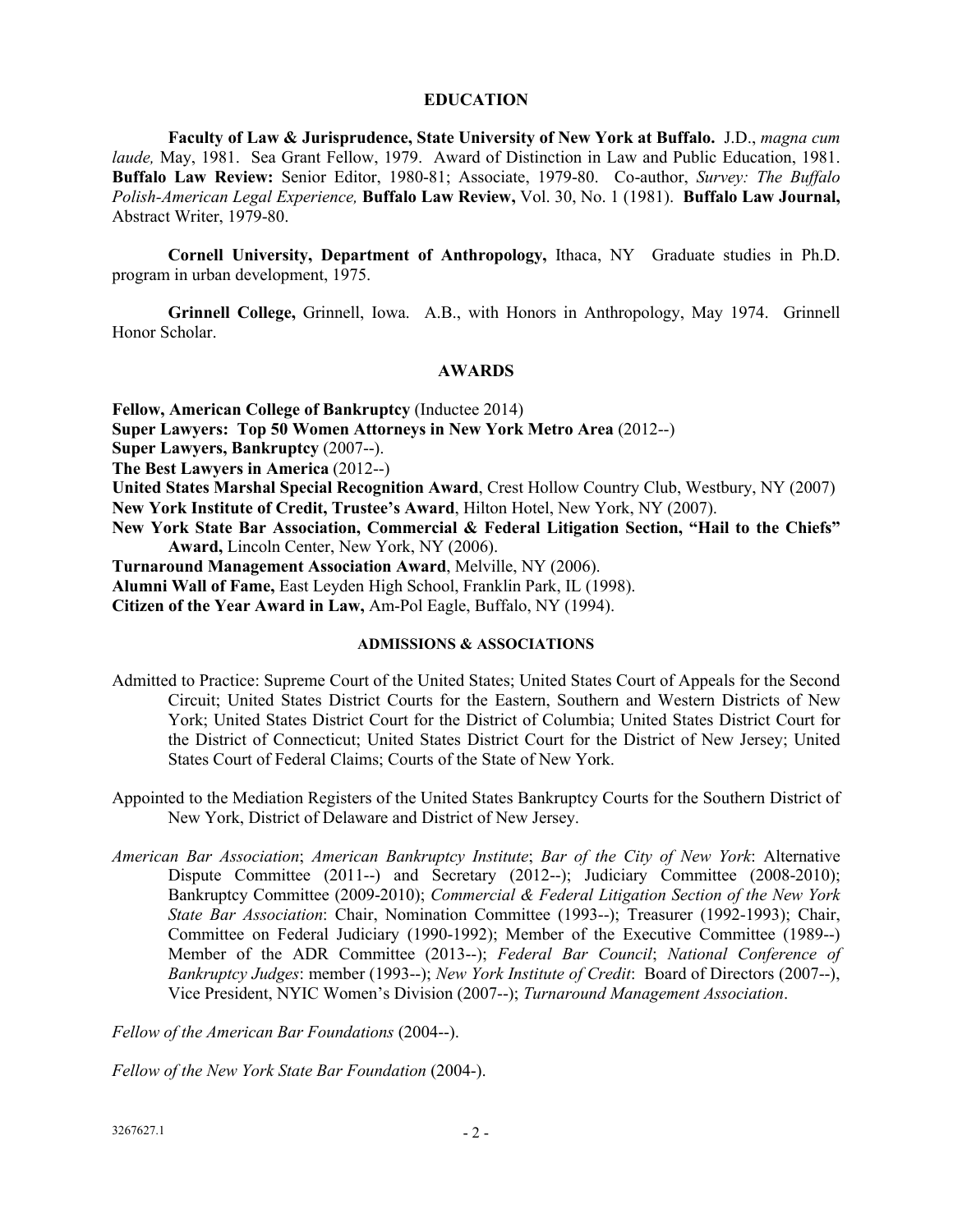## **ARTICLES & CONFERENCE PRESENTATIONS**

"Who is an 'Employer' Under Federal WARN Act Regulations?," article presented at ABI Spring Meeting, Washington, D.C. (2014)

"Interests Under Section 363: Tangible or Intangible," Norton Journal Bankruptcy Law Publication, Vol. 22, Issue 4; 22 J. Bankr. L. & Prac. 6 Art. 1 (December 2013)

*"A Judges' Chat Across the Rivers,"* New York Institute of Credit, moderated panel of Chief Judge Gloria M. Burns (USBJ, NJ), Chief Judge Carla E. Craig (USBJ, EDNY), Chief Judge Cecelia G. Morris (USBJ, SDNY), Judges Kathryn Ferguson, Rosemary Gambardella, Christine Gravelle, Novalyn Winfield, Judith Wizmur, Julie Manning (USBJ, NJ), Dorothy T. Eisenberg, Nancy Hershey Lord, Elizabeth S. Stong (USBJ, EDNY) and Shelley Chapman (USBJ, SDNY), Union League Club (November 2013)

"The Examiner's Report," *Examiners in Bankruptcy Cases: A Guide For Examiners, Courts and Practitioners,* Association of the Bar of the City of New York (September 2013)

"Law Firm Bankruptcies and Issues of Unfinished Business," Moderated judicial panel and article presented at Bankruptcy: Views from the Bench, ABI/Georgetown University Law Center, September 2013)

"The Evolving Application of the Public Policy Exception in Cross-Border Insolvencies", Insol World -First Quarter 2013

"The Limits of Comity in Cross-Border Insolvency", Corporate LiveWire (April 2013)

*"Chapter 11 Track: International Program – Chapter 15 and the Public Policy Exception,"* presented at the ABI Spring Meeting, National Harbor, MD (April 2013)

*"A Chat Among the Chiefs of the Federal Courts,"* New York Institute of Credit, moderated panel of Chief Judge Loretta Preska (USDJ, SDNY), Chief Judge Carol Amon (USDJ, EDNY), Chief Judge Cecelia G. Morris (USBJ, SDNY), and Chief Judge Carla E. Craig (USBJ, EDNY), Union League Club (November 2012)

"A Compilation of Decisions in the Aftermath of *Stern v. Marshall*", ABI Views from the Bench, Washington, DC (October 2012)

"Another Set of Eyes, The Expert as Evaluator", Expert Guide, Bankruptcy & Restructuring (March 2012)

"The Public Policy Exception in Cross-Border Recognition by American Bankruptcy Courts", Financier Worldwide (January 2012)

Panelist, *Women as Judges and Partners*, presented at *Portrait of a Judge: The Honorable Judith S. Kaye – A Look at Her Continuing Legacy of Writings, Initiatives and Landmarks for Women in the Law*, Court of Appeals Hall (October 2011)

*"Appointment of Receivers Under State Law*," "*Alter Ego and Piercing the Corporate Veil*," and "*Bringing Third Parties In*," presented at the National Attorneys General Training & Research Institute, National Association of Attorneys General, States' Association of Bankruptcy Attorneys, Austin, Texas (October 2011)

 $3267627.1$  - 3 -*"Expert Testimony and Reports,"* presented at the Anti-Fraud/Anti-Money Laundering Conference, NYC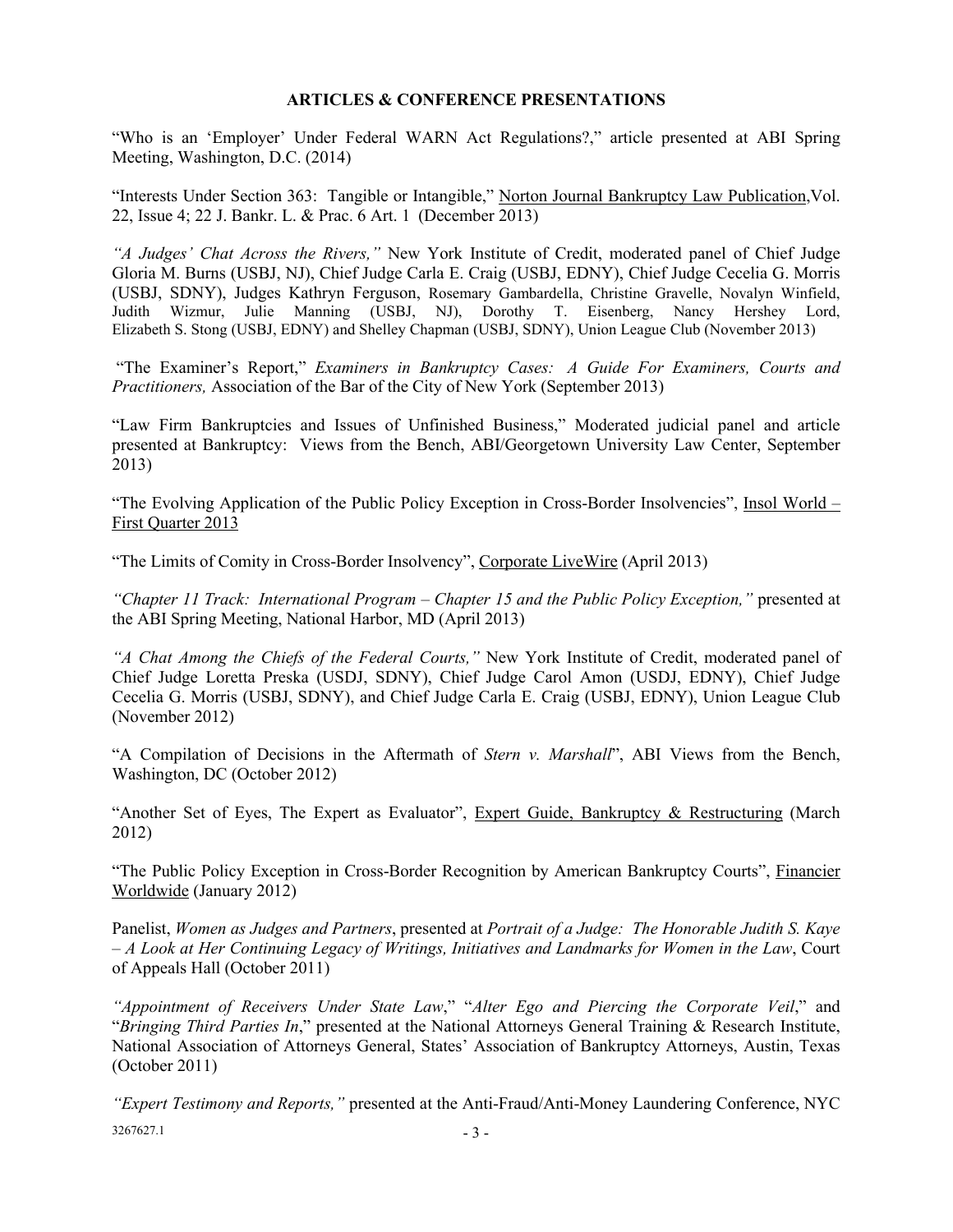Marriott Marquis (June 2010)

*"Stub Rent: Is Payment of the First Month Rent Truly an Obligation of the Past?"*, presented at the Capital Region Bankruptcy Bar Association, Saratoga Springs, NY (November 2009)

*"Liquidating Chapter 11 Cases & Asset Disposition: The Bankruptcy Sale Process,"* presented at the Capital Region Bankruptcy Bar Association, Saratoga Springs, NY (November 2009)

Report, Co-Chair of the New York State Bar Association's Task Force on the State of our Courthouses (June 2009)

"*The Intersection of Advanced Bankruptcy and Matrimonial Practice,"* presented at the American Academy of Matrimonial Lawyers, New York Chapter (May 2009)

"*Chapter 11 Liquidation Cases: Selected Issues When Chapter 11 is the Beginning of the End*," ABI Views from the Bench, Washington, DC (October 2008)

*"The Intersection of Domestic Relations & Bankruptcy Laws: The Top Ten Myths,"* presented at the Federal and State Judiciary Program, New York (May 2008)

*"Subprime Paradigm: Lessons on Maximizing Value from the Subprime, 1031 and Servicer Cases,"* presented at the ABI Annual Winter Leadership Conference, Rancho Mirage, CA (December 2007)

*"Sales & Executory Contracts: Bidding Procedures; Use of Findings (aka "how the 'whereas' clauses*  define the deal"); carve-outs; sales free and clear of successor liability claims," presented at the ABI Views from the Bench, Washington, DC (October 2007)

*"Information a Committee is Required to Disclose to its Constituents and Deepening Insolvency as a Cause of Action,"* presented at the ABI Northeast Bankruptcy Conference, Newport, RI (July 2007)

*"The Impact of a Bankruptcy Filing on State Court Proceedings and the Substantive Rights of Judgment Creditors in Bankruptcy,"* presented at the New York State Judicial Institute, White Plains, NY (March 2007)

*"Should Lawyers Be Jurors?"*, Chair of Report by the New York State Bar Association Commercial & Federal Litigation Section, Committee on Lawyers as Jurors (1990)

Frequent commentator on *Fox Business News* concerning bankruptcy and reorganization issues

- Speaker at numerous CLE programs sponsored by, *inter alia*, the American Bankruptcy Institute, the New York State Bar Association, The Turnaround Management Association, Women's Bar Associations, County Bar Associations, St. John's University Law School, Fordham Law School, Touro Law School, Georgetown University School of Law and NYIC, concerning bankruptcy law, cross-border and alternative dispute resolution issues (1993--).
- Speaker, National Neighborhood Revitalization Conference in The White House. One of twelve speakers invited by President Ford. Topic: Revitalization in Buffalo's East Side Neighborhoods (1976).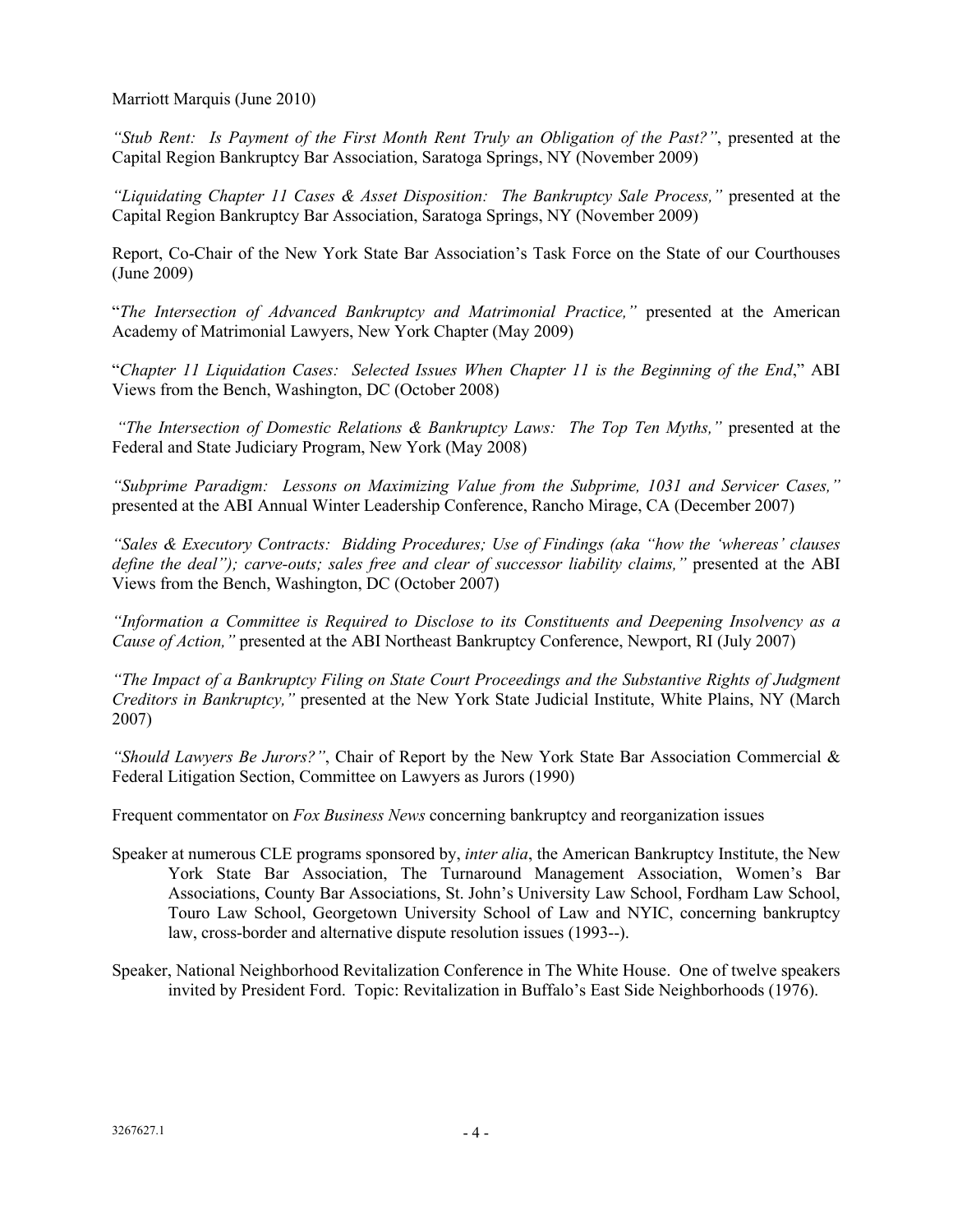## **WRITTEN OPINIONS & SIGNIFICANT CASES**

*During the period in which I served as United States Bankruptcy Judge for the Eastern District of New York, I presided over thousands of bankruptcy cases, including the following:*

- *In re Telcar Group, Inc.*, 365 B.R. 345 (Bankr. E.D.N.Y. Feb. 13, 2007)
- *In re R.F. Cunningham & Co., Inc.*, 47 Bankr. Ct. Dec. 158, 61 U.C.C. Rep. Serv. 2d (Callaghan) 642 (Bankr. E.D.N.Y., Dec. 21, 2006)
- *In re R.F. Cunningham & Co., Inc.*, 355 B.R. 408 (Bankr. E.D.N.Y. 2006)
- *In re DiGeronimo*, 354 B.R. 625 (Bankr. E.D.N.Y. 2006)
- *In re Total Time Solutions LLC*, 806-71631 (Bankr. E.D.N.Y. 2005)
- *In re Brunswick Hospital Center, Inc.*, 805-88168 (Bankr. E.D.N.Y. 2005)
- *In re The Motorcycle Excellence Group, Inc.*, 805-70089 (Bankr. E.D.N.Y. 2005)
- *In re New Times Securities Services, Inc.*, 318 B.R. 753 (Bankr. E.D.N.Y. 2004)
- *In re Acclaim Entertainment, Inc.*, 804-85595 (Bankr. E.D.N.Y. 2004)
- *In re David Blatt a/k/a Jay Black*, 805-94851 (Bankr. E.D.N.Y. 2005)
- *In re Developmental Disabilities Institute, Inc.*, 801-80920 (Bankr. E.D.N.Y. 2001)
- *In re Bay Harbour Associates LP*, 899-85379 (Bankr. E.D.N.Y. 1999)
- *In re QC Piping Installations, Inc.*, 225 B.R. 553 (Bankr. E.D.N.Y. 1998)
- *In re Sanders-Langsam Tobacco Co.*, 224 B.R. 1 (Bankr. E.D.N.Y. 1998)
- *In re Corporate Food Management, Inc.*, 223 B.R. 635 (Bankr. E.D.N.Y. 1998)
- *In re PG Realty Co.*, 220 B.R. 773 (Bankr. E.D.N.Y. 1998)
- *In re Gurney's Inn Corp. Liquidating Trust*, 215 B.R. 659 (Bankr. E.D.N.Y. 1997)
- *In re Koula Enterprises, Ltd*., 197 B.R. 753 (Bankr. E.D.N.Y. 1996)
- *In re Braniff International Airlines, Inc.*, 164 B.R. 820 (Bankr. E.D.N.Y. 1994)
- *In re IBI Security Service, Inc.*, 158 B.R. 1 (Bankr. E.D.N.Y. 1993)

### **FIDUCIARY APPOINTMENTS**

- *In re Vivendi*, Case No. 5571 (SDNY) (Special Master) (Securities class action)
- *Picard v. Merkin*, Adv. Pro. No. 09-1182 (Bankr. SDNY) (Arbitrator of e-discovery disputes)
- *Biolitec, Inc.,* Case No. 13-11157 (DHS) (Chapter 11 Trustee)
- *Mill River Foundation, Inc.*, Case No. 12-50306 (Bankr. D. CT) (Chapters 11/7 Trustee)
- *Batavia Nursing Home, LLC,* Case No. 11-13223 (Bankr. WDNY) (Chapter 11 Trustee)
- *Geriatric Realty Corp.*, Case No. 11-13225 (Bankr. WDNY) (Chapter 11 Trustee)
- *U.S. Trustee v. Capital One*, Adv. Pro. No. 08-012720 (Bankr. D. Mass) (Auditor)
- *Ross v. Thomas*, Case No. 09-cv-05631 (SDNY) (Receiver)
- *JPMorgan Chase Bank, N.A. v. Global Capital Services LLC*, 11-cv-01648 (SDNY) (Receiver)
- *Bank of America, N.A., as Trustee, et al., v. PCV St Owner LP, et al.,* 10 Civ. 1178 (SDNY) (Referee) (aka Stuyvesant/Peter Cooper Village foreclosure)

### **SIGNIFICANT MEDIATIONS**

- *In re General Motors Corp.* (Member of Panel Mediators), Case No. 09-50026 (REG) (Bankr. SDNY)
- *In re Intrep National Radio Sales Inc., et al.* (Member of Panel Mediators), Case No. 08-11079 (RDD) (Bankr. SDNY)
- *In re Madoff/BMLIS* (Member of Panel Mediators), Case No. 08-01789 (BRL) (Bankr. SDNY)
- *In re Metaldyne* (Member of Panel Mediators), Case No. 11-02000 (MG) (Bankr. SDNY)
- *In re Quebecor World Litigation Trust* (Member of Panel Mediators) (Bankr. SDNY)
- In re ADOC Holdings, Inc., et al. (f/k/a Coda Holdings, Inc.), Case No. 13-11153 (CSS) (Bankr. Del.), *Tony Bulchak, et al., v. ADOC Holdings, Inc., et al.,* Adv. Pro. No. 13-51031 (CSS) (Bankr. Del.)

 $3267627.1$  - 5 -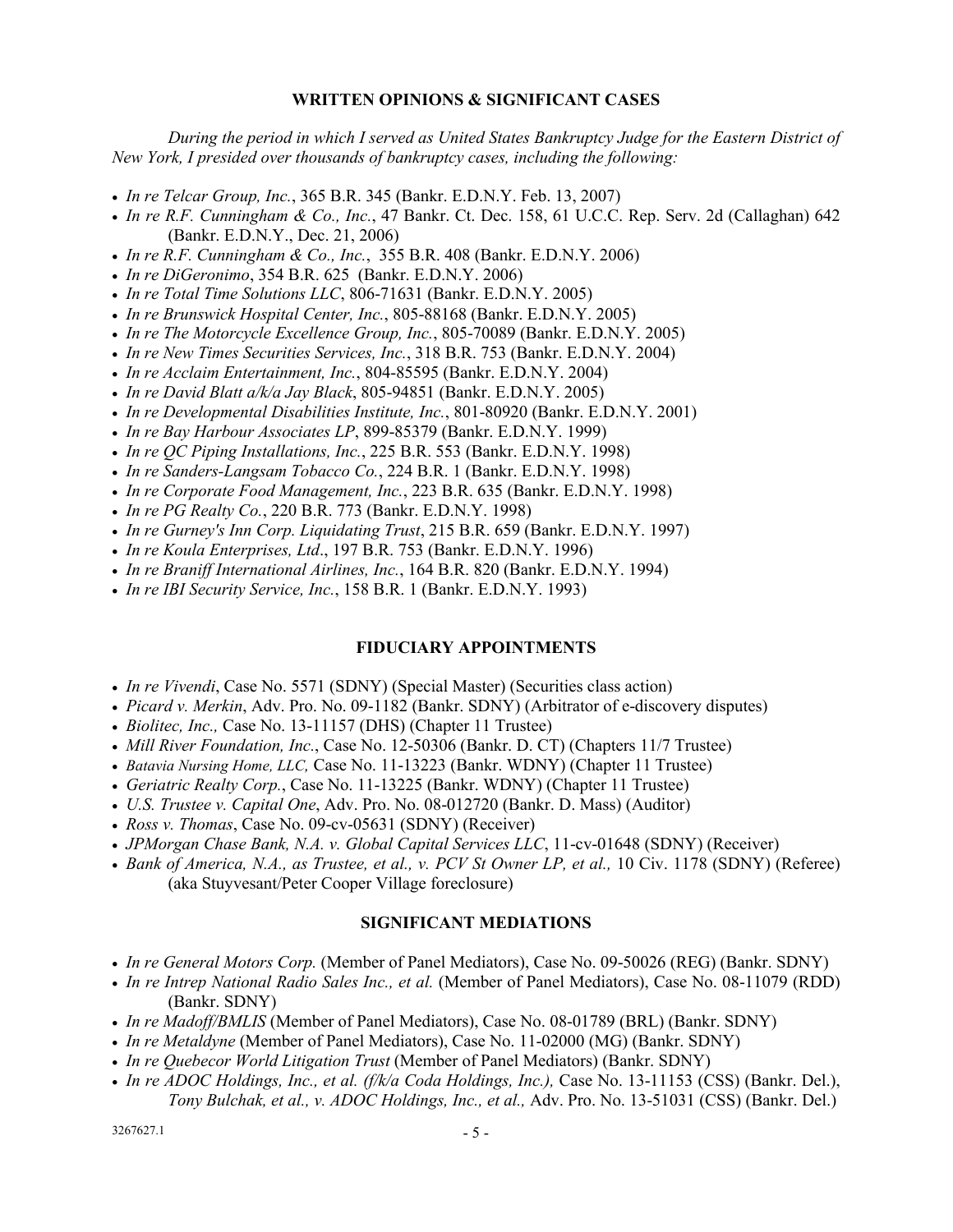- *Alliance Bancorp Mediations, including First Collateral Services Inc.,* Adv. Pro. No. 09-51408 (Bankr. D. Del.)
- *Charter Communications/Law Debenture Trust Co.*, Adv. Pro. No. 11-01267 (JMP) (Bankr. SDNY)
- *DTZ Rockwood Mediations*, Adv. Pro. No. 09-1263 (SMB) (Bankr. SDNY)
- *Genergy v. Port Authority of NY/NJ*, Case No. 10-05271 (REG) (Bankr. SDNY)
- *GII Industries, Inc. v. City of New York*, Adv. Pro. No. 08-01045 (Bankr. EDNY)
- *Grace/State of New York Mediations* (Bankr. EDNY)
- *Lindenwood Associates LLC, as Liquidating Trustee of Lighthouse Global Partners LLC & Lighthouse Financial Group LLC v. Halpern & Associates LLC,* Adv. Pro. 11-02781(SMB) (Bankr. SDNY)
- *In re 2607 Jerome N, LLC, et al.,* Case No. 13-10034 (REG) (Bankr. SDNY)
- *In re 261 E. 78 Realty Corp.,* Case No. 11-15624 (REG), *261 E. 78 Realty Corp. v. MB Financial Corp.*, Adv. Proc. 12-01118, 13-01000 (REG) (Bankr. SDNY)
- *In re 192 N. Main, LLC,* Case No. 806-70368-REG) (Bankr. EDNY)
- *McCord v. Countrywide Financial Corp.*, Adv. Pro. No. 08-01215 (Bankr. EDNY)
- *In re Malese 18 Corp.*, Case No. 02-80586 (DTE) (Bankr. EDNY)
- *In re Metro Fuel Corp.*, et al., Case Nos. 12-46913, et al., (ESS) (Bankr. EDNY)
- *Peter Mochnal v. EOS Airlines, Inc.*, Adv. Pro. No. 08-08279 (Bankr. SDNY)
- *In re Quad-C Funding LLC.*, Case No. 13-11725 (ALG) (Bankr. SDNY)
- *In re SageCrest II LLC*, Case No. 08-50754 (Bankr. D. CT)
- *Sheldrake Estates Condominiums & Sheldrake Lofts LLC v. Village of Mamaroneck*, Adv. Pro. No. 10- 08424 (Bankr. SDNY)
- *Sonix Medical Resources, Inc., et al.,* Case No. 09-77781 (DTE), *Joshua Rizack, as the Plan Administrator, et al., v. Soni, et al.,* Adv. Pro. No. 11-09440 (AST)
- *Southside Mediations*, 09-43575 (ESS) (Bankr. EDNY)
- *Wells Fargo Century, Inc. v. Safdeye,* Adv. Pro. No. 05-01417 (Bankr. EDNY)

# **SIGNIFICANT CLIENT REPRESENTATIONS**

- *In re Downey Financial Corp.,* No. 08-13041 (Bankr. D. Del.) (FDIC)
- *In re DPH Holdings Corp.*, No.10-4170-bk (2d Cir.) (State of Michigan Workers' Compensation Insurance Agency and State of Michigan Funds Administration)
- *In re Escada (USA) Inc.*, Case No. 09-15008 (Bktcy SDNY) (Committee of Unsecured Creditors)
- *In re General Motors Corp.*, Case No. 09-50026 (REG) (Bktcy SDNY) (Ally Financial Corp.)
- *In re Greatwide Logistic Services*, Case No. 08-12430 (Bktcy D. Del.) (Committee of Unsecured Creditors)
- *Guaranty Financial Group Inc. v. FDIC*, 10-cv-00980 (ND Tex.) (FDIC)
- *Claybrook v. United States*, 10-cv-00734 (Court of Federal Claims) (FDIC)

# **EXPERT TESTIMONY**

- *Fairfield Sentry Limited (In Liquidation)*, Claim No: BVIHC (COM) 133/2011 (High Court of Justice, British Virgin Islands, Commercial Division)
- *The Federal Mogul Asbestos Personal Injury Trust v. Federal-Mogul Limited; Curzon Insurance Limited; Centre Reinsurance International Company; Muenchener Rueckversicherungs-Gesellschaft; and European International Reinsurance Company Ltd.* (High Court of Justice, Queen's Bench Division, Commercial Court)
- *In re SphinX Group of Companies*, Cause No. 258 of 2006 (Grand Court of the Cayman Islands, Financial Services Division)
- Standard Chartered Bank of New York re Lehman Brothers Holdings, Inc. (Philippines)
- *In re Vitro, S.A.B. de C.V.*, (Federal District Court for Civil and Labor Matters for the State of Nuevo León, the United Mexican States)